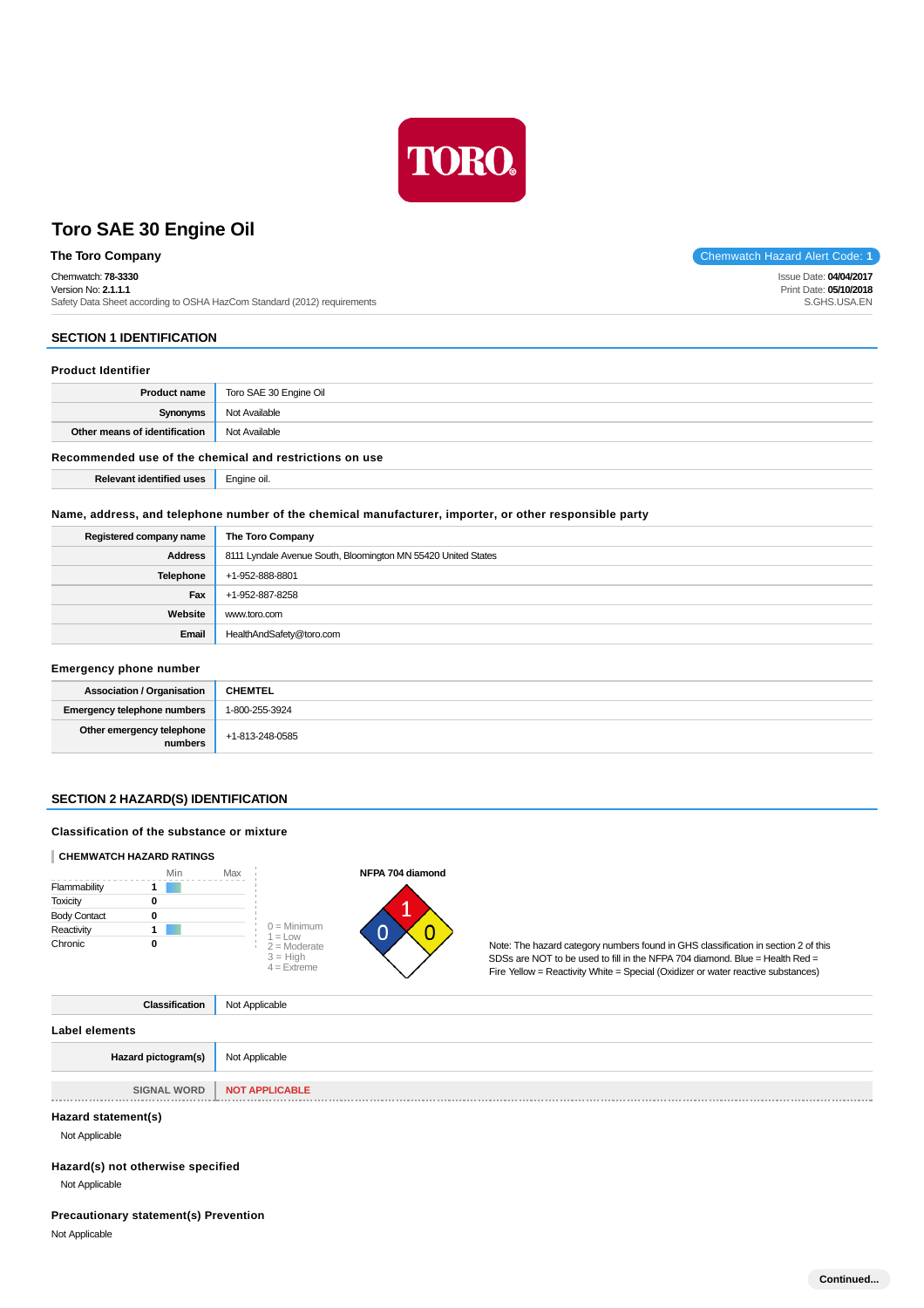## Page **2** of **8**

### **Toro SAE 30 Engine Oil**

#### **Precautionary statement(s) Response**

Not Applicable

**Precautionary statement(s) Storage**

Not Applicable

### **Precautionary statement(s) Disposal**

Not Applicable

## **SECTION 3 COMPOSITION / INFORMATION ON INGREDIENTS**

#### **Substances**

See section below for composition of Mixtures

#### **Mixtures**

| `AS No<br>. |     | Name |  |  |
|-------------|-----|------|--|--|
| سما<br>.    | >60 |      |  |  |

### **SECTION 4 FIRST-AID MEASURES**

### **Description of first aid measures**

| <b>Eye Contact</b>  | If this product comes in contact with eyes:<br>$\blacktriangleright$ Wash out immediately with water.<br>If irritation continues, seek medical attention.<br>▶ Removal of contact lenses after an eye injury should only be undertaken by skilled personnel.                                                                                                                                                                                                                                                         |
|---------------------|----------------------------------------------------------------------------------------------------------------------------------------------------------------------------------------------------------------------------------------------------------------------------------------------------------------------------------------------------------------------------------------------------------------------------------------------------------------------------------------------------------------------|
| <b>Skin Contact</b> | If skin or hair contact occurs:<br>Flush skin and hair with running water (and soap if available).<br>▶ Seek medical attention in event of irritation.                                                                                                                                                                                                                                                                                                                                                               |
| Inhalation          | If fumes, aerosols or combustion products are inhaled remove from contaminated area.<br>• Other measures are usually unnecessary.                                                                                                                                                                                                                                                                                                                                                                                    |
| Ingestion           | <b>If swallowed do NOT induce vomiting.</b><br>If vomiting occurs, lean patient forward or place on left side (head-down position, if possible) to maintain open airway and prevent aspiration.<br>• Observe the patient carefully.<br>► Never give liquid to a person showing signs of being sleepy or with reduced awareness; i.e. becoming unconscious.<br>Give water to rinse out mouth, then provide liquid slowly and as much as casualty can comfortably drink.<br>$\blacktriangleright$ Seek medical advice. |

### **Most important symptoms and effects, both acute and delayed**

See Section 11

#### **Indication of any immediate medical attention and special treatment needed**

Treat symptomatically.

- Heavy and persistent skin contamination over many years may lead to dysplastic changes. Pre-existing skin disorders may be aggravated by exposure to this product.
- In general, emesis induction is unnecessary with high viscosity, low volatility products, i.e. most oils and greases.
- High pressure accidental injection through the skin should be assessed for possible incision, irrigation and/or debridement.
- **NOTE:** Injuries may not seem serious at first, but within a few hours tissue may become swollen, discoloured and extremely painful with extensive subcutaneous necrosis. Product may be forced through considerable distances along tissue planes.

### **SECTION 5 FIRE-FIGHTING MEASURES**

#### **Extinguishing media**

- $F<sub>o</sub>$ am.
- Dry chemical powder.
- BCF (where regulations permit).
- Carbon dioxide. Water spray or fog - Large fires only.

#### **Special hazards arising from the substrate or mixture**

| <b>Fire Incompatibility</b>                                    | Avoid contamination with oxidising agents i.e. nitrates, oxidising acids, chlorine bleaches, pool chlorine etc. as ignition may result                                                                                                                                                                                                                                                                |  |  |  |  |  |
|----------------------------------------------------------------|-------------------------------------------------------------------------------------------------------------------------------------------------------------------------------------------------------------------------------------------------------------------------------------------------------------------------------------------------------------------------------------------------------|--|--|--|--|--|
| Special protective equipment and precautions for fire-fighters |                                                                                                                                                                                                                                                                                                                                                                                                       |  |  |  |  |  |
| <b>Fire Fighting</b>                                           | Alert Fire Brigade and tell them location and nature of hazard.<br>▶ Wear full body protective clothing with breathing apparatus.<br>► Prevent, by any means available, spillage from entering drains or water course.<br>► Use water delivered as a fine spray to control fire and cool adjacent area.<br>Avoid spraying water onto liquid pools.<br>DO NOT approach containers suspected to be hot. |  |  |  |  |  |
| <b>Fire/Explosion Hazard</b>                                   | • Combustible.<br>• Slight fire hazard when exposed to heat or flame.<br>► Heating may cause expansion or decomposition leading to violent rupture of containers.<br>• On combustion, may emit toxic fumes of carbon monoxide (CO).<br>• May emit acrid smoke.<br>• Mists containing combustible materials may be explosive.<br>Combustion products include:<br>carbon dioxide (CO2)                  |  |  |  |  |  |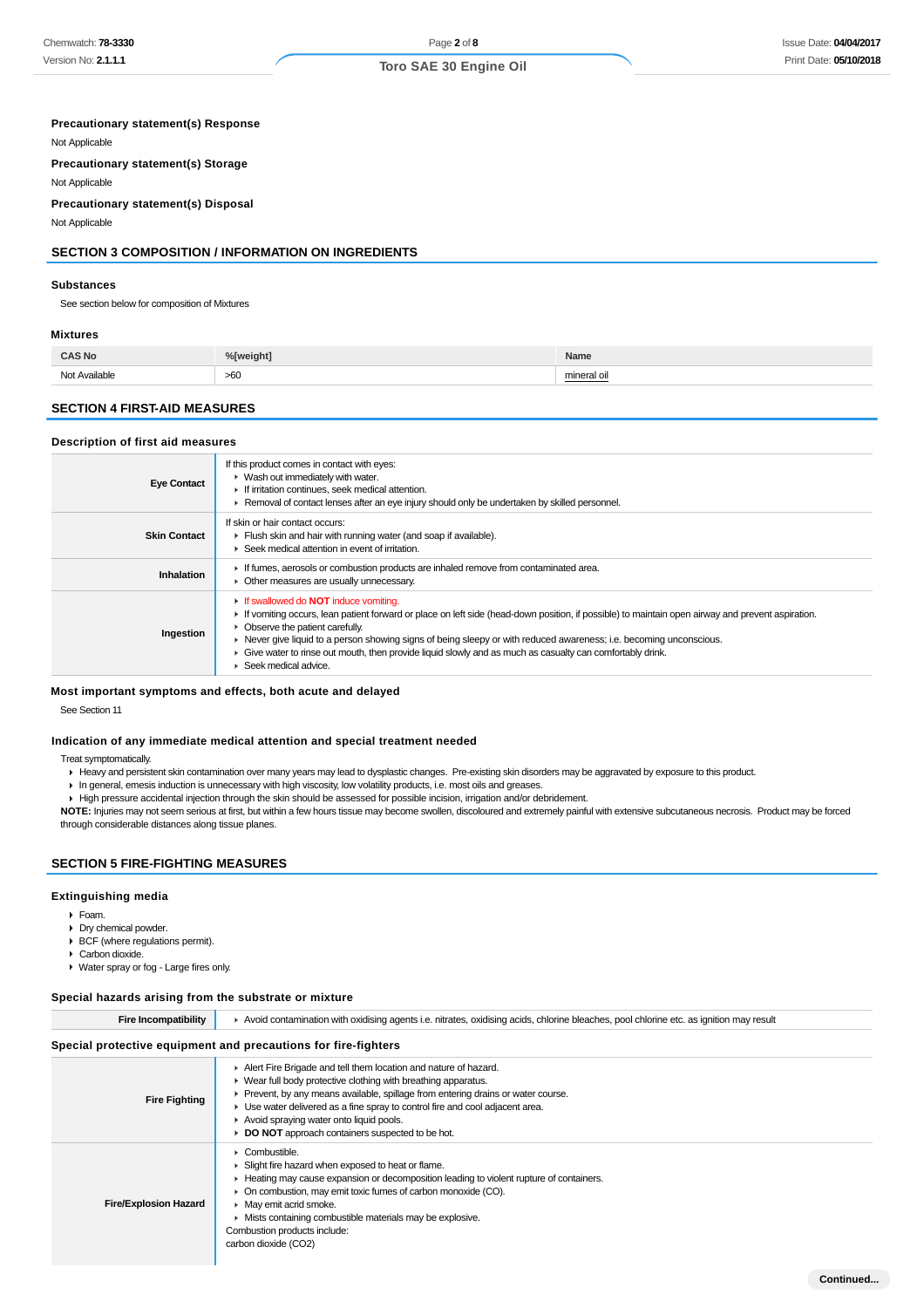| sulfur oxides (SOx)<br>other pyrolysis products typical of burning organic material.<br>May emit poisonous fumes.<br>CARE: Water in contact with hot liquid may cause foaming and a steam explosion with wide scattering of hot oil and possible severe burns. Foaming may<br>cause overflow of containers and may result in possible fire. |
|---------------------------------------------------------------------------------------------------------------------------------------------------------------------------------------------------------------------------------------------------------------------------------------------------------------------------------------------|
|---------------------------------------------------------------------------------------------------------------------------------------------------------------------------------------------------------------------------------------------------------------------------------------------------------------------------------------------|

## **SECTION 6 ACCIDENTAL RELEASE MEASURES**

### **Personal precautions, protective equipment and emergency procedures**

See section 8

## **Environmental precautions**

See section 12

### **Methods and material for containment and cleaning up**

| <b>Minor Spills</b> | Slippery when spilt.<br>Remove all ignition sources.<br>$\triangleright$ Clean up all spills immediately.<br>Avoid breathing vapours and contact with skin and eyes.<br>• Control personal contact with the substance, by using protective equipment.<br>Contain and absorb spill with sand, earth, inert material or vermiculite.<br>$\triangleright$ Wipe up.        |
|---------------------|------------------------------------------------------------------------------------------------------------------------------------------------------------------------------------------------------------------------------------------------------------------------------------------------------------------------------------------------------------------------|
| <b>Major Spills</b> | Slippery when spilt.<br>Moderate hazard.<br>$\triangleright$ Clear area of personnel and move upwind.<br>Alert Fire Brigade and tell them location and nature of hazard.<br>• Wear breathing apparatus plus protective gloves.<br>• Prevent, by any means available, spillage from entering drains or water course.<br>▶ No smoking, naked lights or ignition sources. |

Personal Protective Equipment advice is contained in Section 8 of the SDS.

## **SECTION 7 HANDLING AND STORAGE**

### **Precautions for safe handling**

| Safe handling     | Avoid all personal contact, including inhalation.<br>• Wear protective clothing when risk of exposure occurs.<br>$\blacktriangleright$ Use in a well-ventilated area.<br>▶ Prevent concentration in hollows and sumps.<br>DO NOT enter confined spaces until atmosphere has been checked.<br>DO NOT allow material to contact humans, exposed food or food utensils. |
|-------------------|----------------------------------------------------------------------------------------------------------------------------------------------------------------------------------------------------------------------------------------------------------------------------------------------------------------------------------------------------------------------|
| Other information | Store in original containers.<br>▶ Keep containers securely sealed.<br>▶ No smoking, naked lights or ignition sources.<br>Store in a cool, dry, well-ventilated area.<br>Store away from incompatible materials and foodstuff containers.<br>$\triangleright$ Protect containers against physical damage and check regularly for leaks.                              |

### **Conditions for safe storage, including any incompatibilities**

| Suitable container      | • Metal can or drum<br>▶ Packaging as recommended by manufacturer.<br>• Check all containers are clearly labelled and free from leaks.                                                                                                                                                                                                                 |
|-------------------------|--------------------------------------------------------------------------------------------------------------------------------------------------------------------------------------------------------------------------------------------------------------------------------------------------------------------------------------------------------|
| Storage incompatibility | <b>CARE:</b> Water in contact with heated material may cause foaming or a steam explosion with possible severe burns from wide scattering of hot material.<br>Resultant overflow of containers may result in fire.<br>$\triangleright$ Avoid reaction with oxidising agents<br>Avoid strong acids, acid chlorides, acid anhydrides and chloroformates. |

### **SECTION 8 EXPOSURE CONTROLS / PERSONAL PROTECTION**

### **Control parameters**

## **OCCUPATIONAL EXPOSURE LIMITS (OEL)**

| <b>INGREDIENT DATA</b>                                   |             |                                                                                    |            |                   |                  |                               |
|----------------------------------------------------------|-------------|------------------------------------------------------------------------------------|------------|-------------------|------------------|-------------------------------|
| Source                                                   | Ingredient  | <b>Material name</b>                                                               | <b>TWA</b> | <b>STEL</b>       | Peak             | <b>Notes</b>                  |
| US NIOSH Recommended<br>Exposure Limits (RELs)           | mineral oil | Heavy mineral oil mist, Paraffin oil mist, White mineral oil mist                  | 5<br>mq/m3 | $10 \text{ mg/m}$ | Not<br>Available | Not Available                 |
| US ACGIH Threshold Limit Values<br>(TLV)                 | mineral oil | Mineral oil, excluding metal working fluids - Pure, highly and<br>severely refined | 5<br>mq/m3 | Not<br>Available  | Not<br>Available | <b>TLV® Basis: URT</b><br>irr |
| US OSHA Permissible Exposure<br>Levels (PELs) - Table Z1 | mineral oil | Oil mist, mineral                                                                  | mq/m3      | Not<br>Available  | Not<br>Available | Not Available                 |

## **EMERGENCY LIMITS Ingredient Material name TEEL-1 TEEL-2 TEEL-3** Toro SAE 30 Engine Oil Not Available Not Available Not Available Not Available Not Available Not Available Not Available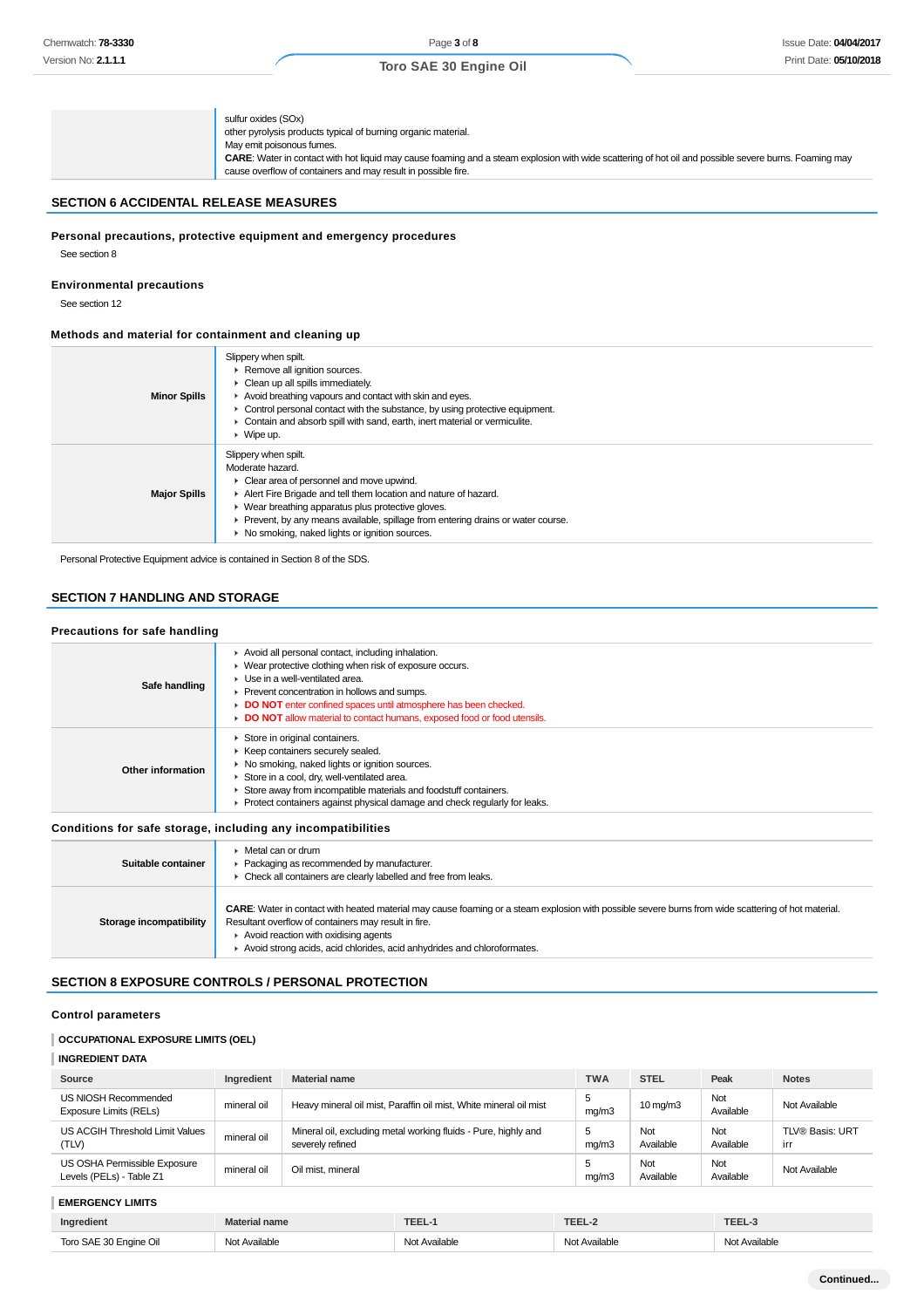| Ingredient                          | <b>Original IDLH</b>                                                                                                                                                                                                                                                                                                                                                                                                                                                                                                                                                                                                                                                                                                                                                                                                                                  | <b>Revised IDLH</b> |
|-------------------------------------|-------------------------------------------------------------------------------------------------------------------------------------------------------------------------------------------------------------------------------------------------------------------------------------------------------------------------------------------------------------------------------------------------------------------------------------------------------------------------------------------------------------------------------------------------------------------------------------------------------------------------------------------------------------------------------------------------------------------------------------------------------------------------------------------------------------------------------------------------------|---------------------|
| mineral oil                         | 2,500 mg/m3                                                                                                                                                                                                                                                                                                                                                                                                                                                                                                                                                                                                                                                                                                                                                                                                                                           | Not Available       |
| <b>Exposure controls</b>            |                                                                                                                                                                                                                                                                                                                                                                                                                                                                                                                                                                                                                                                                                                                                                                                                                                                       |                     |
| Appropriate engineering<br>controls | Engineering controls are used to remove a hazard or place a barrier between the worker and the hazard. Well-designed engineering controls can be<br>highly effective in protecting workers and will typically be independent of worker interactions to provide this high level of protection.<br>The basic types of engineering controls are:<br>Process controls which involve changing the way a job activity or process is done to reduce the risk.<br>Enclosure and/or isolation of emission source which keeps a selected hazard "physically" away from the worker and ventilation that strategically "adds" and<br>"removes" air in the work environment. Ventilation can remove or dilute an air contaminant if designed properly. The design of a ventilation system must<br>match the particular process and chemical or contaminant in use. |                     |
| <b>Personal protection</b>          |                                                                                                                                                                                                                                                                                                                                                                                                                                                                                                                                                                                                                                                                                                                                                                                                                                                       |                     |
| Eye and face protection             | Safety glasses with side shields<br>Chemical goggles.<br>• Contact lenses may pose a special hazard; soft contact lenses may absorb and concentrate irritants. A written policy document, describing the wearing<br>of lenses or restrictions on use, should be created for each workplace or task. This should include a review of lens absorption and adsorption for the<br>class of chemicals in use and an account of injury experience. Medical and first-aid personnel should be trained in their removal and suitable equipment<br>should be readily available. In the event of chemical exposure, begin eye irrigation immediately and remove contact lens as soon as practicable.                                                                                                                                                            |                     |
| <b>Skin protection</b>              | See Hand protection below                                                                                                                                                                                                                                                                                                                                                                                                                                                                                                                                                                                                                                                                                                                                                                                                                             |                     |
|                                     | The selection of suitable gloves does not only depend on the material, but also on further marks of quality which vary from manufacturer to manufacturer.<br>Where the chemical is a preparation of several substances, the resistance of the glove material can not be calculated in advance and has therefore to be<br>checked prior to the application.                                                                                                                                                                                                                                                                                                                                                                                                                                                                                            |                     |

**Hands/feet protection** The exact break through time for substances has to be obtained from the manufacturer of the protective gloves and.has to be observed when making a final choice.

Personal hygiene is a key element of effective hand care. Gloves must only be worn on clean hands. After using gloves, hands should be washed and dried thoroughly.

|                        | thoroughly.<br>▶ Wear chemical protective gloves, e.g. PVC.<br>▶ Wear safety footwear or safety gumboots, e.g. Rubber |
|------------------------|-----------------------------------------------------------------------------------------------------------------------|
| <b>Body protection</b> | See Other protection below                                                                                            |
| Other protection       | • Overalls.<br>P.V.C. apron.<br>• Barrier cream.<br>Skin cleansing cream.<br>$\blacktriangleright$ Eye wash unit.     |

### **Respiratory protection**

Type A Filter of sufficient capacity. (AS/NZS 1716 & 1715, EN 143:2000 & 149:2001, ANSI Z88 or national equivalent)

Where the concentration of gas/particulates in the breathing zone, approaches or exceeds the "Exposure Standard" (or ES), respiratory protection is required. Degree of protection varies with both face-piece and Class of filter; the nature of protection varies with Type of filter.

| <b>Required Minimum Protection Factor</b> | <b>Half-Face Respirator</b> | <b>Full-Face Respirator</b> | <b>Powered Air Respirator</b> |
|-------------------------------------------|-----------------------------|-----------------------------|-------------------------------|
| up to $10 \times ES$                      | A-AUS                       |                             | A-PAPR-AUS / Class 1          |
| up to $50 \times ES$                      |                             | A-AUS / Class 1             |                               |
| up to $100 \times ES$                     |                             | $A-2$                       | A-PAPR-2 ^                    |

^ - Full-face

A(All classes) = Organic vapours, B AUS or B1 = Acid gasses, B2 = Acid gas or hydrogen cyanide(HCN), B3 = Acid gas or hydrogen cyanide(HCN), E = Sulfur dioxide(SO2), G = Agricultural chemicals, K = Ammonia(NH3), Hg = Mercury, NO = Oxides of nitrogen, MB = Methyl bromide, AX = Low boiling point organic compounds(below 65 degC)

· Cartridge respirators should never be used for emergency ingress or in areas of unknown vapour concentrations or oxygen content.

· The wearer must be warned to leave the contaminated area immediately on detecting any odours through the respirator. The odour may indicate that the mask is not functioning properly, that the vapour concentration is too high, or that the mask is not properly fitted. Because of these limitations, only restricted use of cartridge respirators is considered appropriate. · Cartridge performance is affected by humidity. Cartridges should be changed after 2 hr of continuous use unless it is determined that the humidity is less than 75%, in which case,

cartridges can be used for 4 hr. Used cartridges should be discarded daily, regardless of the length of time used

## **SECTION 9 PHYSICAL AND CHEMICAL PROPERTIES**

#### **Information on basic physical and chemical properties**

| Appearance                                        | Amber/ brown liquid with mild petroleum odour; does not mix with water; miscible in petroleum solvents. |                                            |                |
|---------------------------------------------------|---------------------------------------------------------------------------------------------------------|--------------------------------------------|----------------|
|                                                   |                                                                                                         |                                            |                |
| <b>Physical state</b>                             | Liquid                                                                                                  | Relative density (Water = $1$ )            | 0.87           |
| Odour                                             | Not Available                                                                                           | Partition coefficient n-octanol /<br>water | Not Available  |
| Odour threshold                                   | Not Available                                                                                           | Auto-ignition temperature (°C)             | Not Available  |
| pH (as supplied)                                  | Not Available                                                                                           | <b>Decomposition temperature</b>           | Not Available  |
| Melting point / freezing point<br>(°C)            | Not Available                                                                                           | <b>Viscosity (cSt)</b>                     | 79 @ 40C       |
| Initial boiling point and boiling<br>range $(°C)$ | Not Available                                                                                           | Molecular weight (g/mol)                   | Not Applicable |
| Flash point (°C)                                  | 235 (COC)                                                                                               | <b>Taste</b>                               | Not Available  |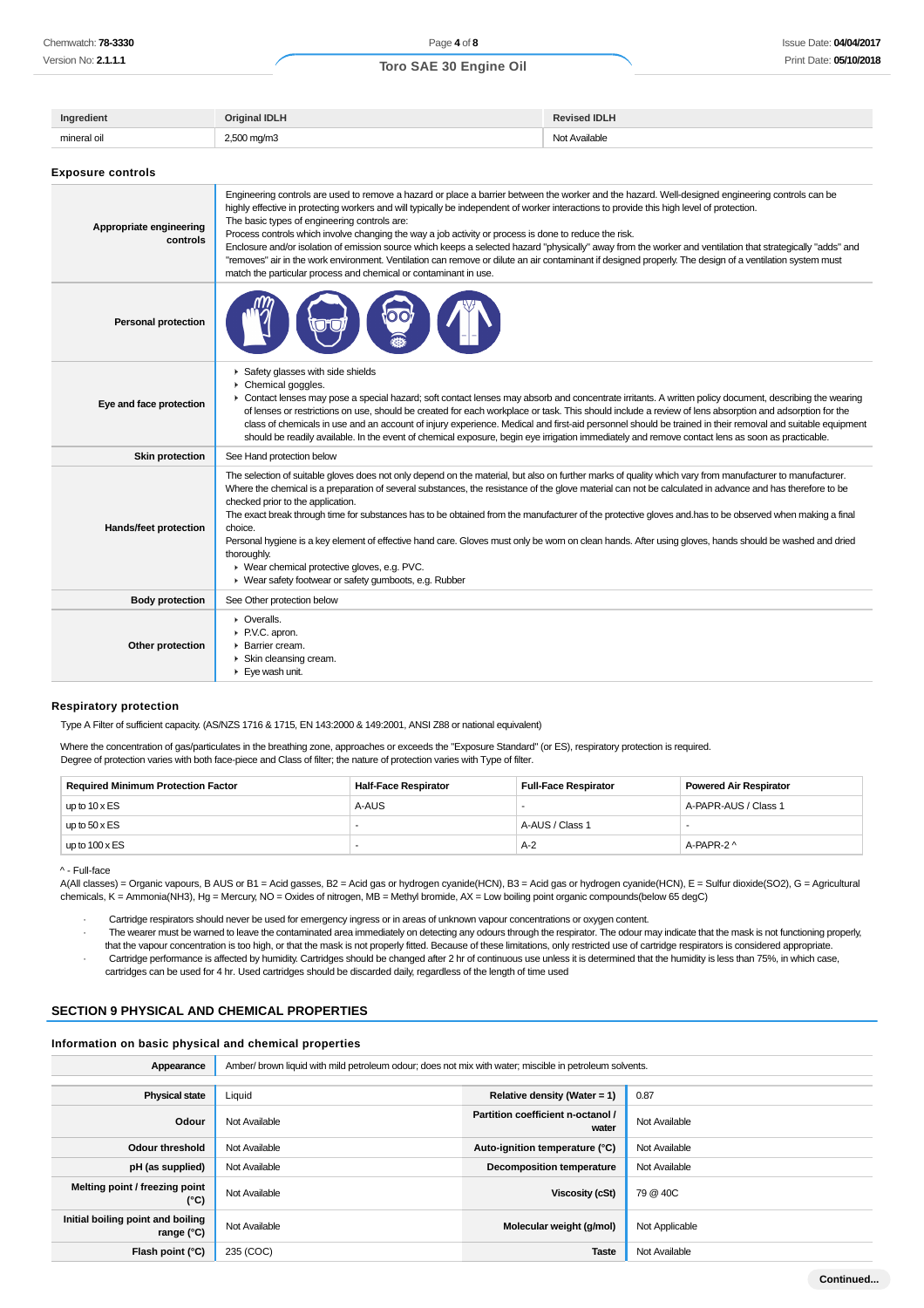| <b>Evaporation rate</b>    | Not Available  | <b>Explosive properties</b>            | Not Available |
|----------------------------|----------------|----------------------------------------|---------------|
| Flammability               | Not Applicable | <b>Oxidising properties</b>            | Not Available |
| Upper Explosive Limit (%)  | Not Available  | Surface Tension (dyn/cm or<br>$mN/m$ ) | Not Available |
| Lower Explosive Limit (%)  | Not Available  | <b>Volatile Component (%vol)</b>       | Not Available |
| Vapour pressure (kPa)      | Not Available  | Gas group                              | Not Available |
| Solubility in water (g/L)  | Immiscible     | pH as a solution (1%)                  | Not Available |
| Vapour density $(Air = 1)$ | Not Available  | VOC g/L                                | Not Available |

## **SECTION 10 STABILITY AND REACTIVITY**

| Reactivity                                 | See section 7                                                                                                                        |
|--------------------------------------------|--------------------------------------------------------------------------------------------------------------------------------------|
| <b>Chemical stability</b>                  | • Unstable in the presence of incompatible materials.<br>▶ Product is considered stable.<br>Hazardous polymerisation will not occur. |
| Possibility of hazardous<br>reactions      | See section 7                                                                                                                        |
| <b>Conditions to avoid</b>                 | See section 7                                                                                                                        |
| Incompatible materials                     | See section 7                                                                                                                        |
| <b>Hazardous decomposition</b><br>products | See section 5                                                                                                                        |

## **SECTION 11 TOXICOLOGICAL INFORMATION**

### **Information on toxicological effects**

| <b>Inhaled</b>                              | The material is not thought to produce adverse health effects or irritation of the respiratory tract (as classified by EC Directives using animal models).<br>Nevertheless, good hygiene practice requires that exposure be kept to a minimum and that suitable control measures be used in an occupational setting.<br>Inhalation hazard is increased at higher temperatures.<br>Not normally a hazard due to non-volatile nature of product<br>Inhalation of oil droplets or aerosols may cause discomfort and may produce chemical inflammation of the lungs.                                                                                             |                          |                |
|---------------------------------------------|--------------------------------------------------------------------------------------------------------------------------------------------------------------------------------------------------------------------------------------------------------------------------------------------------------------------------------------------------------------------------------------------------------------------------------------------------------------------------------------------------------------------------------------------------------------------------------------------------------------------------------------------------------------|--------------------------|----------------|
| Ingestion                                   | Although ingestion is not thought to produce harmful effects (as classified under EC Directives), the material may still be damaging to the health of the<br>individual, following ingestion, especially where pre-existing organ (e.g. liver, kidney) damage is evident.                                                                                                                                                                                                                                                                                                                                                                                    |                          |                |
| <b>Skin Contact</b>                         | The liquid may be able to be mixed with fats or oils and may degrease the skin, producing a skin reaction described as non-allergic contact dermatitis. The<br>material is unlikely to produce an irritant dermatitis as described in EC Directives.<br>Open cuts, abraded or irritated skin should not be exposed to this material<br>The material may accentuate any pre-existing dermatitis condition<br>Entry into the blood-stream, through, for example, cuts, abrasions or lesions, may produce systemic injury with harmful effects. Examine the skin prior to the<br>use of the material and ensure that any external damage is suitably protected. |                          |                |
| Eye                                         | Although the liquid is not thought to be an irritant (as classified by EC Directives), direct contact with the eye may produce transient discomfort<br>characterised by tearing or conjunctival redness (as with windburn).                                                                                                                                                                                                                                                                                                                                                                                                                                  |                          |                |
| <b>Chronic</b>                              | Substance accumulation, in the human body, may occur and may cause some concern following repeated or long-term occupational exposure.<br>Oil may contact the skin or be inhaled. Extended exposure can lead to eczema, inflammation of hair follicles, pigmentation of the face and warts on the soles<br>of the feet.                                                                                                                                                                                                                                                                                                                                      |                          |                |
|                                             |                                                                                                                                                                                                                                                                                                                                                                                                                                                                                                                                                                                                                                                              |                          |                |
|                                             | <b>TOXICITY</b>                                                                                                                                                                                                                                                                                                                                                                                                                                                                                                                                                                                                                                              | <b>IRRITATION</b>        |                |
| Toro SAE 30 Engine Oil                      | Dermal (None) LD50: >5000 mg/kg <sup>*[2]</sup>                                                                                                                                                                                                                                                                                                                                                                                                                                                                                                                                                                                                              | Not Available            |                |
|                                             | Inhalation (None) LC50: >20 mg/l*[2]                                                                                                                                                                                                                                                                                                                                                                                                                                                                                                                                                                                                                         |                          |                |
|                                             | Oral (None) LD50: >5000 mg/kg <sup>*[2]</sup>                                                                                                                                                                                                                                                                                                                                                                                                                                                                                                                                                                                                                |                          |                |
|                                             | <b>TOXICITY</b>                                                                                                                                                                                                                                                                                                                                                                                                                                                                                                                                                                                                                                              | <b>IRRITATION</b>        |                |
| mineral oil                                 | Not Available                                                                                                                                                                                                                                                                                                                                                                                                                                                                                                                                                                                                                                                | Not Available            |                |
| Legend:                                     | 1. Value obtained from Europe ECHA Registered Substances - Acute toxicity 2.* Value obtained from manufacturer's SDS. Unless otherwise specified<br>data extracted from RTECS - Register of Toxic Effect of chemical Substances                                                                                                                                                                                                                                                                                                                                                                                                                              |                          |                |
|                                             |                                                                                                                                                                                                                                                                                                                                                                                                                                                                                                                                                                                                                                                              |                          |                |
| <b>MINERAL OIL</b>                          | Toxicity and Irritation data for petroleum-based mineral oils are related to chemical components and vary as does the composition and source of the original<br>crude.<br>A small but definite risk of occupational skin cancer occurs in workers exposed to persistent skin contamination by oils over a period of years. This risk has<br>been attributed to the presence of certain polycyclic aromatic hydrocarbons (PAH) (typified by benz[a]pyrene).<br>Petroleum oils which are solvent refined/extracted or severely hydrotreated, contain very low concentrations of both.                                                                          |                          |                |
| <b>Acute Toxicity</b>                       | $\circledcirc$<br>×<br>Carcinogenicity                                                                                                                                                                                                                                                                                                                                                                                                                                                                                                                                                                                                                       |                          |                |
| <b>Skin Irritation/Corrosion</b>            | $\circ$                                                                                                                                                                                                                                                                                                                                                                                                                                                                                                                                                                                                                                                      | Reproductivity           | $\circ$        |
| Serious Eye Damage/Irritation               | $\circ$<br>⊚<br><b>STOT - Single Exposure</b>                                                                                                                                                                                                                                                                                                                                                                                                                                                                                                                                                                                                                |                          |                |
| <b>Respiratory or Skin</b><br>sensitisation | $\circ$<br>$\circledcirc$<br><b>STOT - Repeated Exposure</b>                                                                                                                                                                                                                                                                                                                                                                                                                                                                                                                                                                                                 |                          |                |
| <b>Mutagenicity</b>                         | ⊚                                                                                                                                                                                                                                                                                                                                                                                                                                                                                                                                                                                                                                                            | <b>Aspiration Hazard</b> | $\circledcirc$ |

Legend:  $\mathsf{X}$  – Data available but does not fill the criteria for classification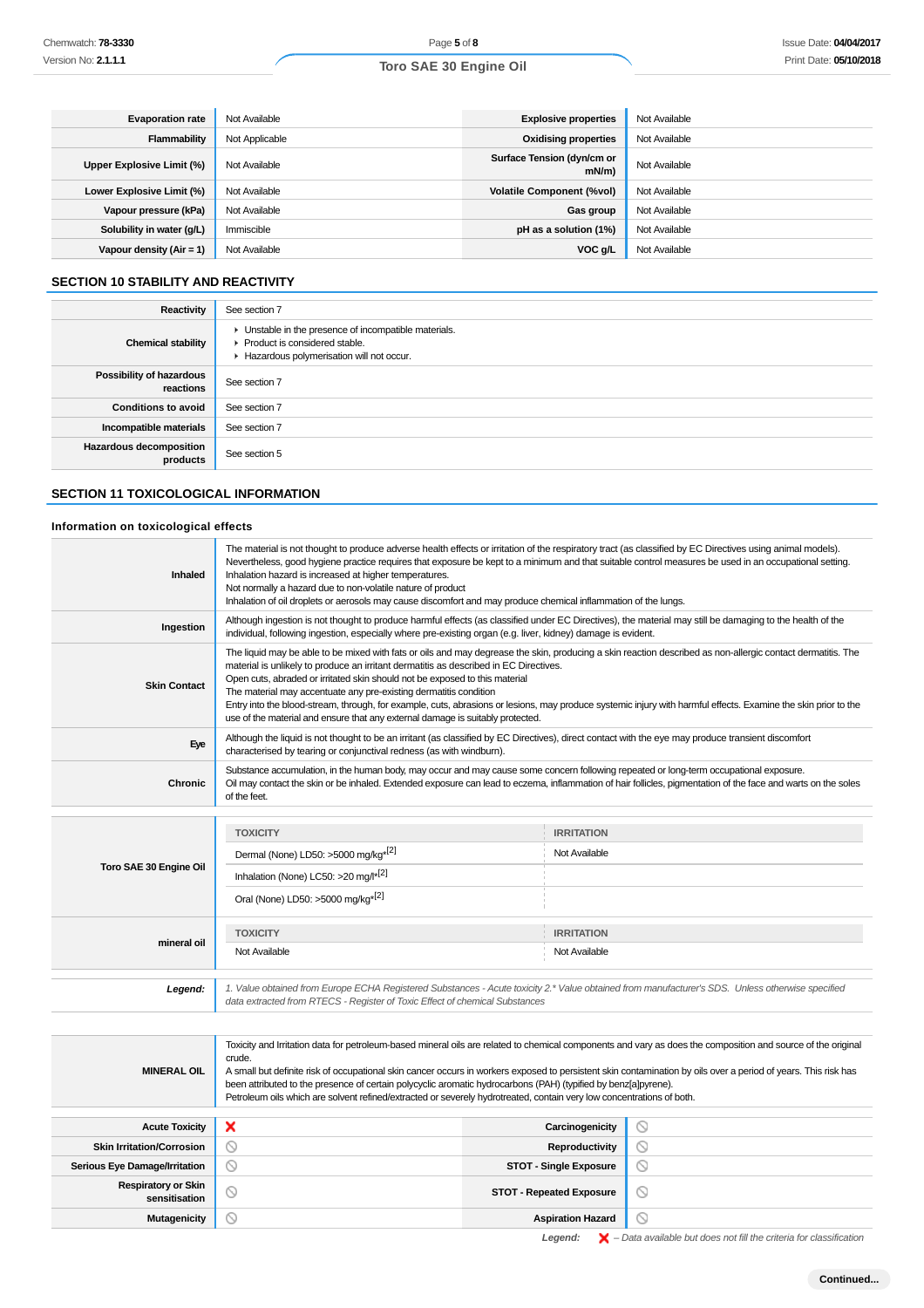$\blacktriangleright$  – Data available to make classification

 $\bigcirc$  – Data Not Available to make classification

### **SECTION 12 ECOLOGICAL INFORMATION**

### **Toxicity**

| Toro SAE 30 Engine Oil | <b>ENDPOINT</b>                                                                                                                                                                                                                          | <b>TEST DURATION (HR)</b>                                                                                                                           | <b>SPECIES</b> | VALUE                   | <b>SOURCE</b> |
|------------------------|------------------------------------------------------------------------------------------------------------------------------------------------------------------------------------------------------------------------------------------|-----------------------------------------------------------------------------------------------------------------------------------------------------|----------------|-------------------------|---------------|
|                        | Not<br>Available                                                                                                                                                                                                                         | Not Available                                                                                                                                       | Not Available  | Not<br>Not<br>Available | Available     |
|                        | <b>ENDPOINT</b>                                                                                                                                                                                                                          | <b>TEST DURATION (HR)</b>                                                                                                                           | <b>SPECIES</b> | <b>VALUE</b>            | <b>SOURCE</b> |
| mineral oil            | Not<br>Available                                                                                                                                                                                                                         | Not Available                                                                                                                                       | Not Available  | Not<br>Not<br>Available | Available     |
| Legend:                |                                                                                                                                                                                                                                          | Extracted from 1. IUCLID Toxicity Data 2. Europe ECHA Registered Substances - Ecotoxicological Information - Aquatic Toxicity 3. EPIWIN Suite V3.12 |                |                         |               |
|                        | (QSAR) - Aquatic Toxicity Data (Estimated) 4. US EPA, Ecotox database - Aquatic Toxicity Data 5. ECETOC Aquatic Hazard Assessment Data 6. NITE<br>(Japan) - Bioconcentration Data 7. METI (Japan) - Bioconcentration Data 8. Vendor Data |                                                                                                                                                     |                |                         |               |

#### **DO NOT** discharge into sewer or waterways.

### **Persistence and degradability**

| Ingredient | Persistence: Water/Soil               | Persistence: Air                      |  |
|------------|---------------------------------------|---------------------------------------|--|
|            | No Data available for all ingredients | No Data available for all ingredients |  |

### **Bioaccumulative potential**

| Ingredient       | <b>Bioaccumulation</b>                |
|------------------|---------------------------------------|
|                  | No Data available for all ingredients |
| Mobility in soil |                                       |
| Ingredient       | <b>Mobility</b>                       |
|                  | No Data available for all ingredients |

### **SECTION 13 DISPOSAL CONSIDERATIONS**

#### **Waste treatment methods Product / Packaging disposal** Legislation addressing waste disposal requirements may differ by country, state and/ or territory. Each user must refer to laws operating in their area. In some areas, certain wastes must be tracked. A Hierarchy of Controls seems to be common - the user should investigate: **Reduction** Reuse Recycling Disposal (if all else fails) This material may be recycled if unused, or if it has not been contaminated so as to make it unsuitable for its intended use. If it has been contaminated, it may be possible to reclaim the product by filtration, distillation or some other means. Shelf life considerations should also be applied in making decisions of this type. **DO NOT** allow wash water from cleaning or process equipment to enter drains. It may be necessary to collect all wash water for treatment before disposal. In all cases disposal to sewer may be subject to local laws and regulations and these should be considered first. Where in doubt contact the responsible authority. Recycle wherever possible or consult manufacturer for recycling options. ▶ Consult State Land Waste Authority for disposal. **Bury or incinerate residue at an approved site.** Recycle containers if possible, or dispose of in an authorised landfill.

### **SECTION 14 TRANSPORT INFORMATION**

| <b>Labels Required</b>                                               |           |
|----------------------------------------------------------------------|-----------|
| <b>Marine Pollutant</b>                                              | <b>NO</b> |
| Land transport (DOT): NOT REGULATED FOR TRANSPORT OF DANGEROUS GOODS |           |

**Air transport (ICAO-IATA / DGR): NOT REGULATED FOR TRANSPORT OF DANGEROUS GOODS**

**Sea transport (IMDG-Code / GGVSee): NOT REGULATED FOR TRANSPORT OF DANGEROUS GOODS**

**Transport in bulk according to Annex II of MARPOL and the IBC code**

Not Applicable

### **SECTION 15 REGULATORY INFORMATION**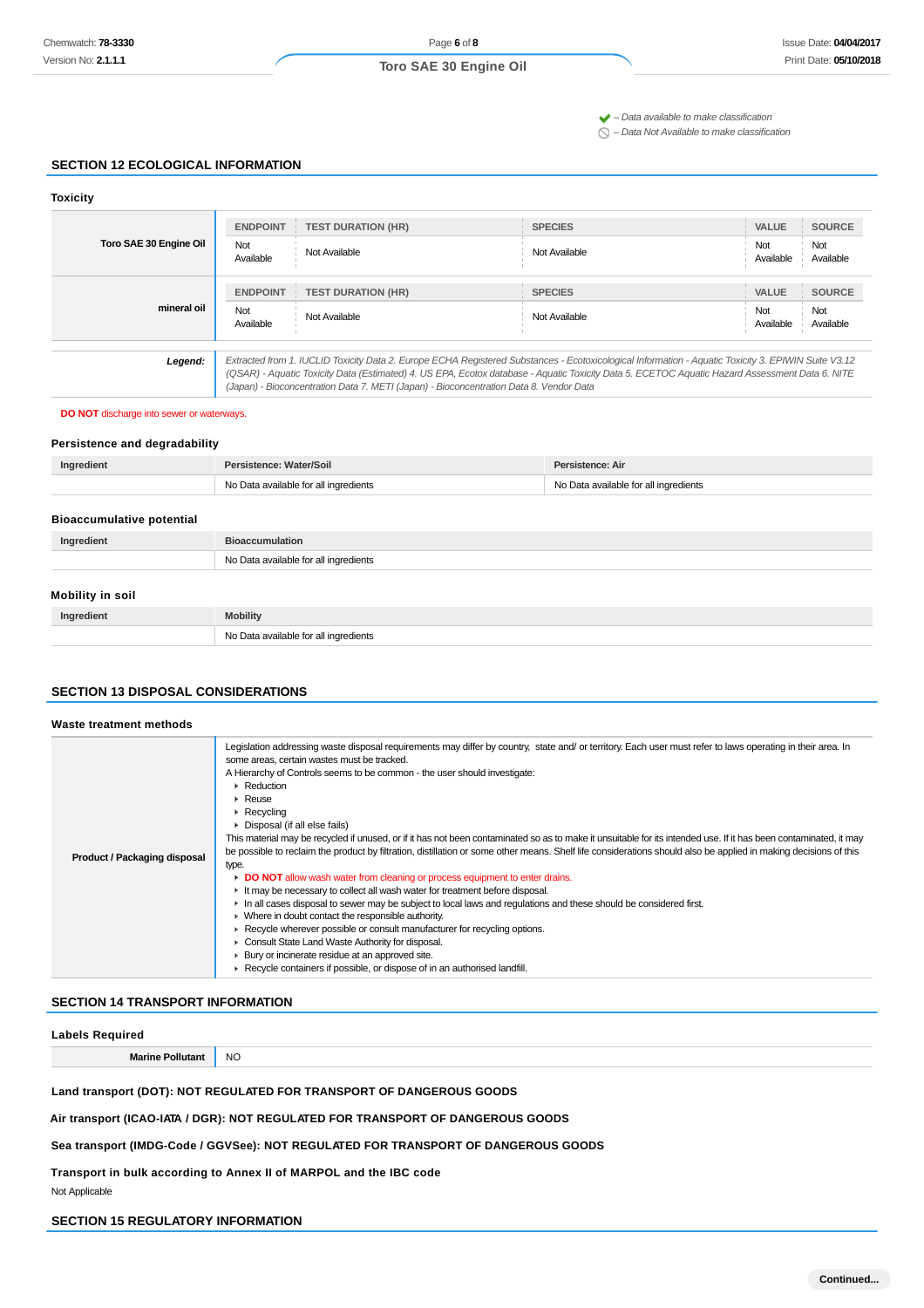## **Safety, health and environmental regulations / legislation specific for the substance or mixture**

## **MINERAL OIL(NOT AVAILABLE) IS FOUND ON THE FOLLOWING REGULATORY LISTS**

| International Agency for Research on Cancer (IARC) - Agents Classified by the IARC | US - Tennessee Occupational Exposure Limits - Limits For Air Contaminants                   |  |
|------------------------------------------------------------------------------------|---------------------------------------------------------------------------------------------|--|
| Monographs                                                                         | US - Vermont Permissible Exposure Limits Table Z-1-A Final Rule Limits for Air Contaminants |  |
| US - Alaska Limits for Air Contaminants                                            | US - Vermont Permissible Exposure Limits Table Z-1-A Transitional Limits for Air            |  |
| US - California Permissible Exposure Limits for Chemical Contaminants              | Contaminants                                                                                |  |
| US - Hawaii Air Contaminant Limits                                                 | US - Washington Permissible exposure limits of air contaminants                             |  |
| US - Idaho - Limits for Air Contaminants                                           | US - Wyoming Toxic and Hazardous Substances Table Z1 Limits for Air Contaminants            |  |
| US - Michigan Exposure Limits for Air Contaminants                                 | US ACGIH Threshold Limit Values (TLV)                                                       |  |
| US - Minnesota Permissible Exposure Limits (PELs)                                  | US ACGIH Threshold Limit Values (TLV) - Carcinogens                                         |  |
| US - Oregon Permissible Exposure Limits (Z-1)                                      | US NIOSH Recommended Exposure Limits (RELs)                                                 |  |
| US - Pennsylvania - Hazardous Substance List                                       | US OSHA Permissible Exposure Levels (PELs) - Table Z1                                       |  |

## **Federal Regulations**

## **Superfund Amendments and Reauthorization Act of 1986 (SARA)**

## **SECTION 311/312 HAZARD CATEGORIES**

| Flammable (Gases, Aerosols, Liquids, or Solids)              | No        |
|--------------------------------------------------------------|-----------|
| Gas under pressure                                           | <b>No</b> |
| Explosive                                                    | <b>No</b> |
| Self-heating                                                 | No        |
| Pyrophoric (Liquid or Solid)                                 | No        |
| Pyrophoric Gas                                               | <b>No</b> |
| Corrosive to metal                                           | <b>No</b> |
| Oxidizer (Liquid, Solid or Gas)                              | <b>No</b> |
| Organic Peroxide                                             | No        |
| Self-reactive                                                | No        |
| In contact with water emits flammable gas                    | No        |
| <b>Combustible Dust</b>                                      | <b>No</b> |
| Carcinogenicity                                              | <b>No</b> |
| Acute toxicity (any route of exposure)                       | No        |
| Reproductive toxicity                                        | No        |
| Skin Corrosion or Irritation                                 | No        |
| Respiratory or Skin Sensitization                            | <b>No</b> |
| Serious eye damage or eye irritation                         | <b>No</b> |
| Specific target organ toxicity (single or repeated exposure) | <b>No</b> |
| Aspiration Hazard                                            | <b>No</b> |
| Germ cell mutagenicity                                       | <b>No</b> |
| Simple Asphyxiant                                            | <b>No</b> |
|                                                              |           |

**US. EPA CERCLA HAZARDOUS SUBSTANCES AND REPORTABLE QUANTITIES (40 CFR 302.4)** None Reported

## **State Regulations**

### **US. CALIFORNIA PROPOSITION 65**

None Reported

## **National Inventory Status**

| <b>National Inventory</b>     | <b>Status</b>                                                                                                                                                                                |
|-------------------------------|----------------------------------------------------------------------------------------------------------------------------------------------------------------------------------------------|
| Australia - AICS              | N (mineral oil)                                                                                                                                                                              |
| Canada - DSL                  | N (mineral oil)                                                                                                                                                                              |
| Canada - NDSL                 | N (mineral oil)                                                                                                                                                                              |
| China - IECSC                 | N (mineral oil)                                                                                                                                                                              |
| Europe - EINEC / ELINCS / NLP | N (mineral oil)                                                                                                                                                                              |
| Japan - ENCS                  | N (mineral oil)                                                                                                                                                                              |
| Korea - KECI                  | N (mineral oil)                                                                                                                                                                              |
| New Zealand - NZIoC           | N (mineral oil)                                                                                                                                                                              |
| Philippines - PICCS           | N (mineral oil)                                                                                                                                                                              |
| USA - TSCA                    | N (mineral oil)                                                                                                                                                                              |
| Legend:                       | $Y = All$ ingredients are on the inventory<br>$N = Not$ determined or one or more ingredients are not on the inventory and are not exempt from listing(see specific ingredients in brackets) |

#### **SECTION 16 OTHER INFORMATION**